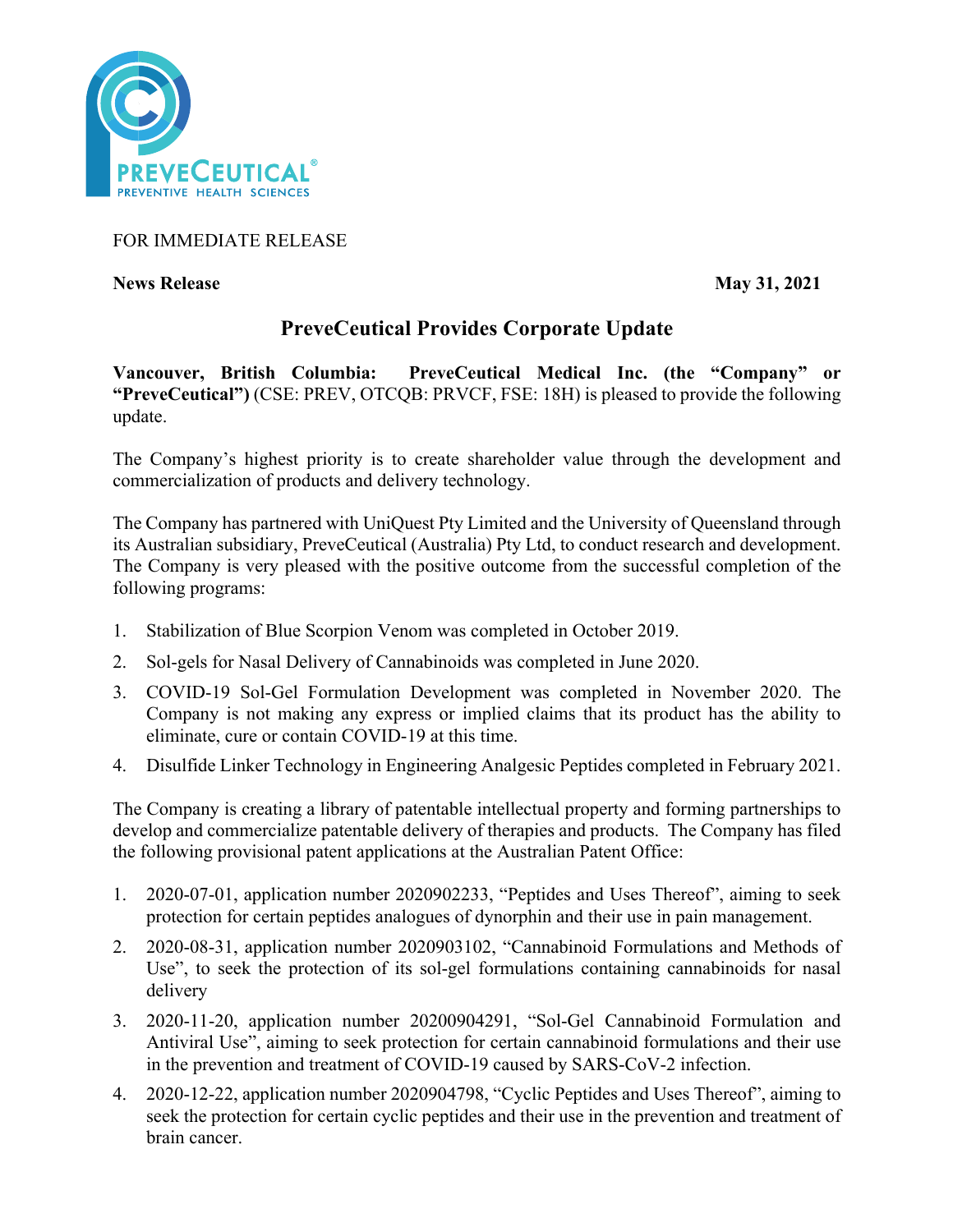To achieve its goals, the Company has appointed the following three advisors who, with their relationships and knowledge, will be guiding the Company through the development and commercialization phase:

- 1. Dr. Ajit Shetty, past chair of Janssen Pharmaceutical, with background and experience in leading commercial and supply chain operations. His connection with the pharmaceutical industry continues to be of great benefit to the Company.
- 2. Dr. Linnea Olofsson has extensive knowledge in areas of medicine, including oncology, immunology, molecular biology and structure-based drug design. She continues to work with the Company in implementing commercialization strategies.
- 3. Aditya Bahl, CEO and founder of RAS LSS, providing strategic guidance to biotechnology and pharmaceutical companies on clinical development and commercialization. He was a Director of Competitive Intelligence at Novartis Pharma AG. He continues to provide the Company with commercialization strategies and guidance.

The Company is working with its team on the next step and resource requirements. The next steps will include retaining of required staff to take the Company through the commercialization phase, including conducting required clinical trials and getting regulatory approvals.

Mr. Stephen Van Deventer, the Company's Chief Executive Officer, is very pleased with the Company's progress and said, "This is a very exciting phase for the Company as it moves to the commercialization phase with the next steps being marketing and sales. I am very grateful to the shareholders for their confidence in our Company".

## *About PreveCeutical*

PreveCeutical is a health sciences company that develops innovative options for preventive and curative therapies utilizing organic and nature identical products. The Company aims to be a leader in the preventive health sciences sector.

With the completion of three of its research programs, the Company is actively working on its products' clinical development, and commercialization. It has filed a number of provisional patent applications to protect the intellectual property from its research programs.

For more information about PreveCeutical, please visit our website www.PreveCeutical.com or follow us on Twitter and Facebook.

# *On behalf of the Board of Directors of PreveCeutical*

*Stephen Van Deventer, Chairman and Chief Executive Officer*

## *For further information, please contact:*

*Stephen Van Deventer: +1 604 306 9669 Or Investor Relations* ir@preveceutical.com